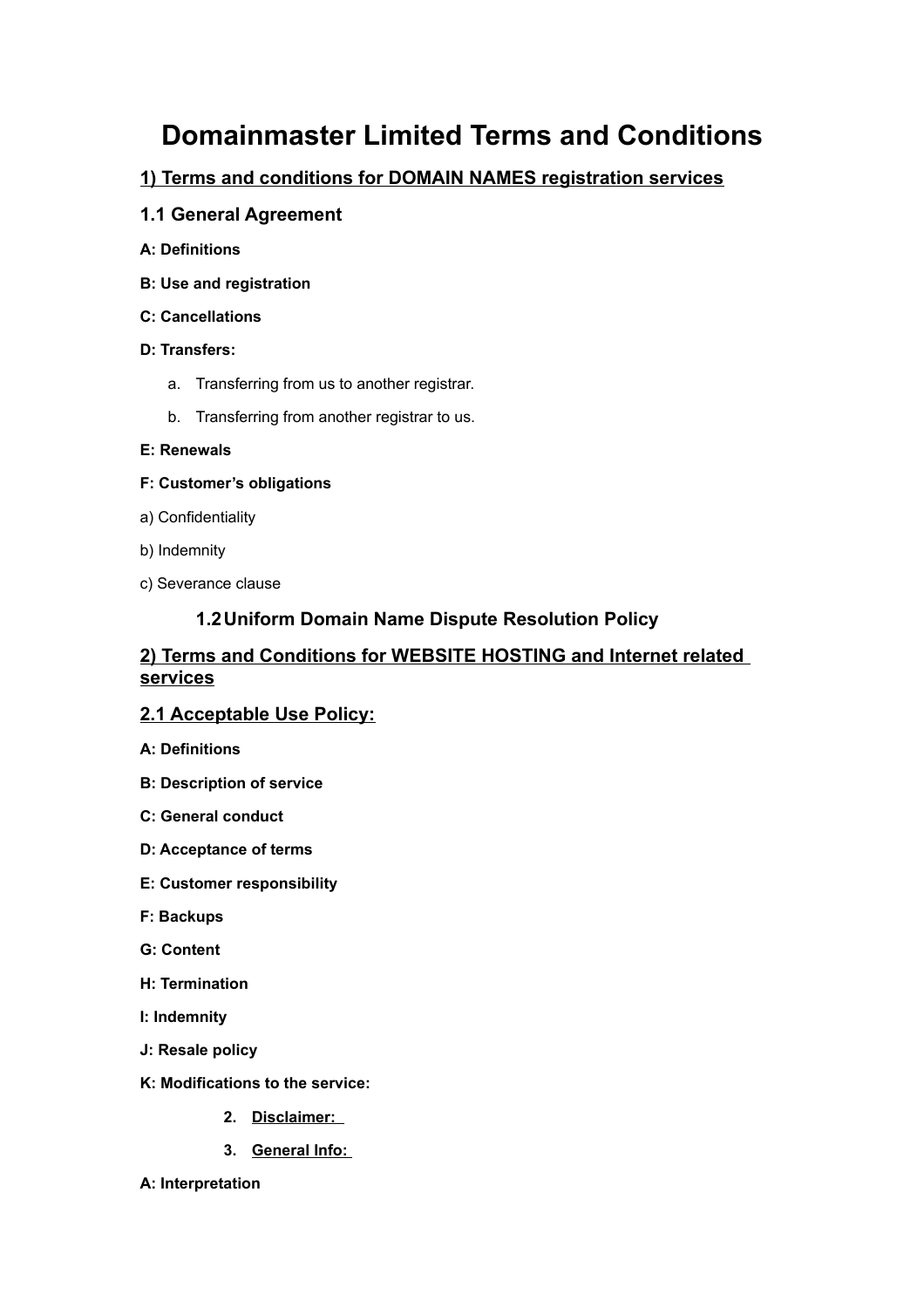# **Domainmaster Limited Terms and Conditions**

## **Important Notice:**

**PLEASE READ THE FOLLOWING TERMS AND CONDITIONS CAREFULLY. THEY GOVERN YOUR USE OF THIS WEBSITE. BY USING THIS WEBSITE, YOU AGREE TO BE BOUND BY THESE TERMS AND CONDITIONS. Your use of Hotlinks.co.uk website constitutes your agreement to follow these rules and to be bound by them. If you do not agree with any of these Terms and Conditions, do not use hotlinks.uk website.**

**All transactions must comply with these terms and conditions.**

**Use of the websites is subject to these terms and conditions plus terms and conditions posted at specific portions of the sites.**

**Changes to the terms and conditions are made regularly. All info is correct as of its first appearance on this site or when last modified.**

**Services prices and policies of Domainmaster Limited are subject to change without notice.**

This agreement (the "Agreement") between Domainmaster Limited trading under "Hotlinks Internet Services", "Hotlinks.co.uk", 'Hotlinks.uk' (the Supplier) and you ("the Customer") contains the following terms and conditions.

The Customer warrants to Domainmaster Limited that details submitted by the Applicant to Domainmaster Limited are true and correct, and that future additions or alterations to those details will be true and correct.

The Customer orders domain names registrations, hosting services, and other Internet related services through the website www.hotlinks.uk.

Existing customer may place order over the phone. By doing so, The Customer also agrees to The Supplier'sTerms and Conditions

All fees paid to Domainmaster Limited are non-refundable and non-transferable.

Prices on the sites and in the terms and conditions are subject to VAT at 20%.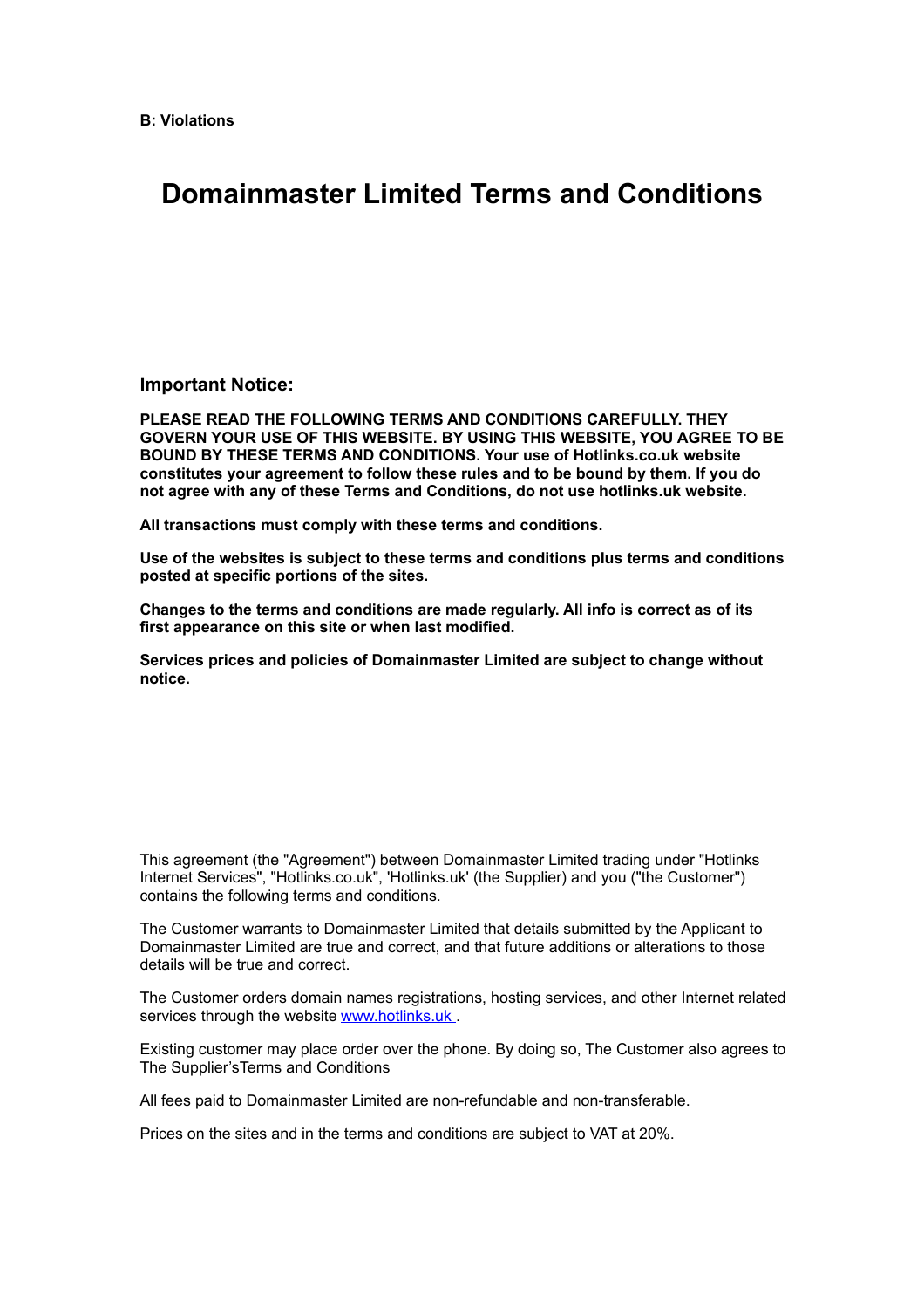## **1. Terms and conditions for DOMAIN NAMES registration services.**

## **1.1 General Agreement**

## **A: Definitions:**

" The Supplier" means Domainmaster Limited trading as "Hotlinks Internet Services" "Hotlinks Internet Services" 'Hotlinks Internet" and "Hotlinks".

"The Customer" means a person or a company requesting a domain name or a service in connection of the domain names from the supplier (including but not limited to registrations, transfers, cancellation and DNS changes).

" The Registered Details" means the information provided from time to time to the Registry in connection with the registration of the domain name or the renewal of that registration.

" The Agreement " means the contract formed by the customer requesting products and/or services from the Supplier.

" The Customer's data" means all and any information. Data, computer files or other material supplied by the Customer from time to time to the Supplier.

## **B: Use and registration:**

- By submitting a domain name registration application or applying to any other services the Customer agrees to be bound by this Agreement and all terms and conditions. It is the Customer's responsibility to review the Terms and Conditions of the Supplier before utilising the services.
- Registration is open only to persons who are over 18 years of age and over, and who can form legally binding contracts under applicable law. If you are under the age of 18 you can only use this service in conjunction with your parents and guardians.
- The domain name is registered in the name that was specified when requested.
- The customer must have the right to use the name and by registering you confirm to us that you have that right
- By registering a name the Customer agrees to keep the Supplier and its directors fully and effectively indemnified at all times and indemnify The Supplier and its directors accordingly against all costs, claims, liabilities actions and expenses arising directly or indirectly through your choice and use of the domain name or by any breach by the Customer of your obligations contained herein.
- Once the domain name is ordered no refund will be payable by the Supplier.
- Domain names are registered on a first come, first served basis.
- There is no guarantee that a domain name applied for has been entered on The Supplier's database until you receive confirmation of registration. You are advised not to take any action in respect of the registration of the domain name before you have received confirmation and you know that full payment has been made.
- The Supplier will pay no refunds.
- The Supplier will use its reasonable endeavours to ensure the maintenance of domain name records and services. In no circumstances will The Supplier be liable for any consequential losses. The only liabilities accepted by The Supplier are those expressly specified in these terms and conditions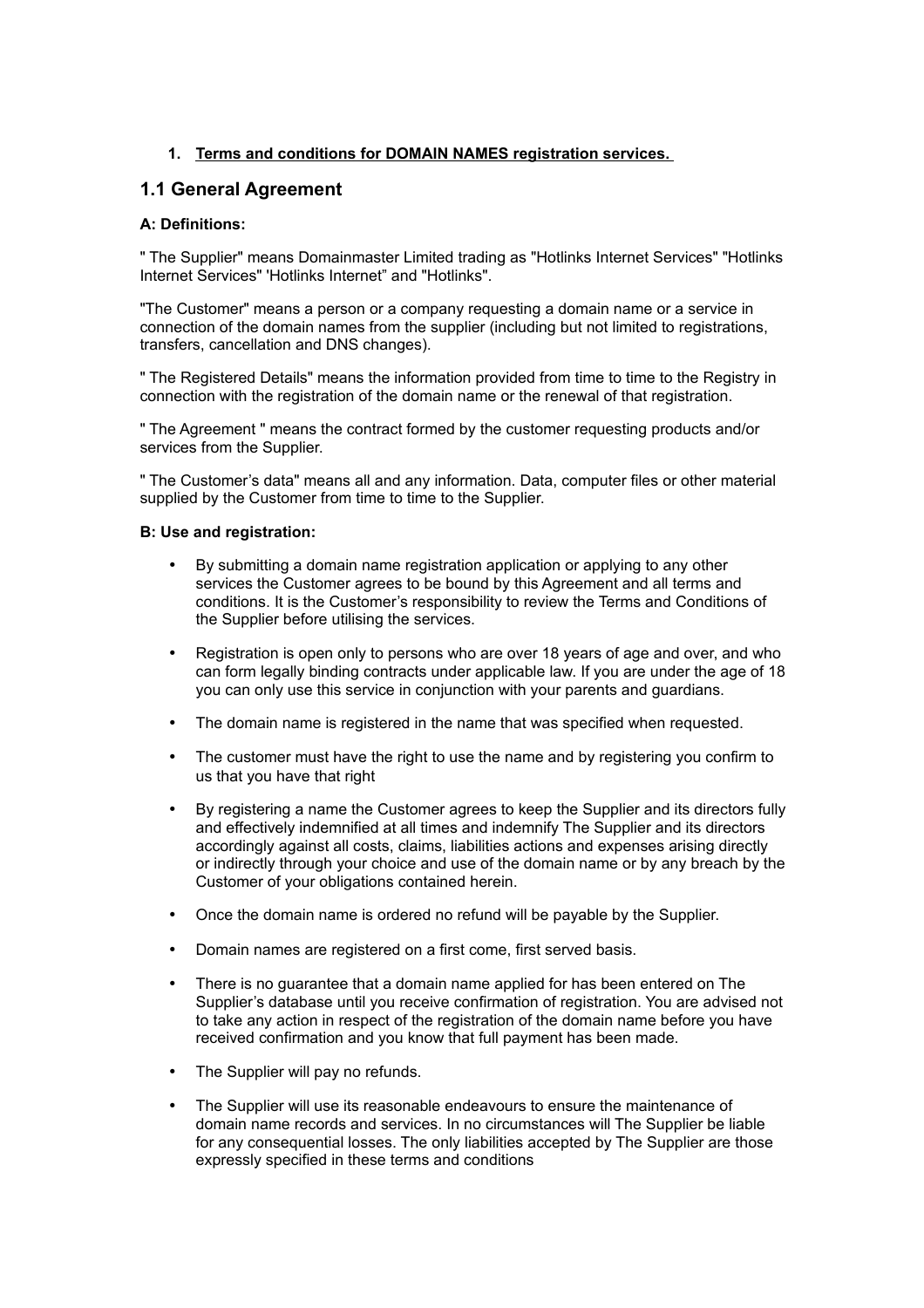- It is your obligation to provide the Supplier with accurate, complete registration information and to promptly notify the supplier of any changes to that information. Your registration information is personal to you and you must keep your password confidential. If you believe that there has been any breach of security such as the disclosure, theft or unauthorised use of your password or any payment information, you must notify the Supplier immediately and may change your password by contacting us.
- The customer must pay the entire registration fee before the supplier actually registers the domain name for them. Payment can be made by credit card on the secure website: *https://go.hotlinks.co.uk/clientarea.php*
- Once registered, the Customer assumes all responsibility for any future obligations, trademark disputes, maintenance fees etc. required to maintain or to modify a domain name.
- The supplier do not accept the responsibility for the use of any domain name for any conflict with trademarks registered or unregistered or with rights to names in other contexts.
- The Supplier will attempt to avoid the registration of domain names that are potentially disputable but will not be held responsible in the event that a dispute does arise.

## **C: Cancellations**:

- Domain names cannot be cancelled or refunded.
- The Customer is responsible for any spelling mistake made by the Customer or any of his representatives.
- It is the Customer responsibility to check that the name they ordered is the name they want to order.

## **D: Transfers:**

- a. Transferring from us to another registrar:
- The customer is allowed to transfer his domain name to another ISP.
- Transferring a domain name happens to be quite a lot of administration work when the company you wish to transfer the name to does not understand what the procedure is.

We have been dealing with transfers for a long time and try as much as we can to keep up-todate with the changes in the procedures.

• Transferring a domain name from us to another registrar is free of charge.The customer understands that the releases may not be instant.

For the domain names ending in "co.uk" we can request the release ourselves upon written request from the owner of the domain name. The customer can email the request to: support@hotlinks.uk . This emailed authorisation must come from the address registered with our billing system and include the name of the owner of the domain name and the TAG of the company the Customer wishes to have the name transferred to.

For the domain names ending in ".com" the Customer must ask the new ISP to request the name to be pulled over their tag. The Customer also has to send us a written authorisation with their details, the domain name they want to transfer and the name of the company they want the domain name to be transferred to. We can not push a name away from us. Once the transfer has been requested the supplier will receive an email request and providing that the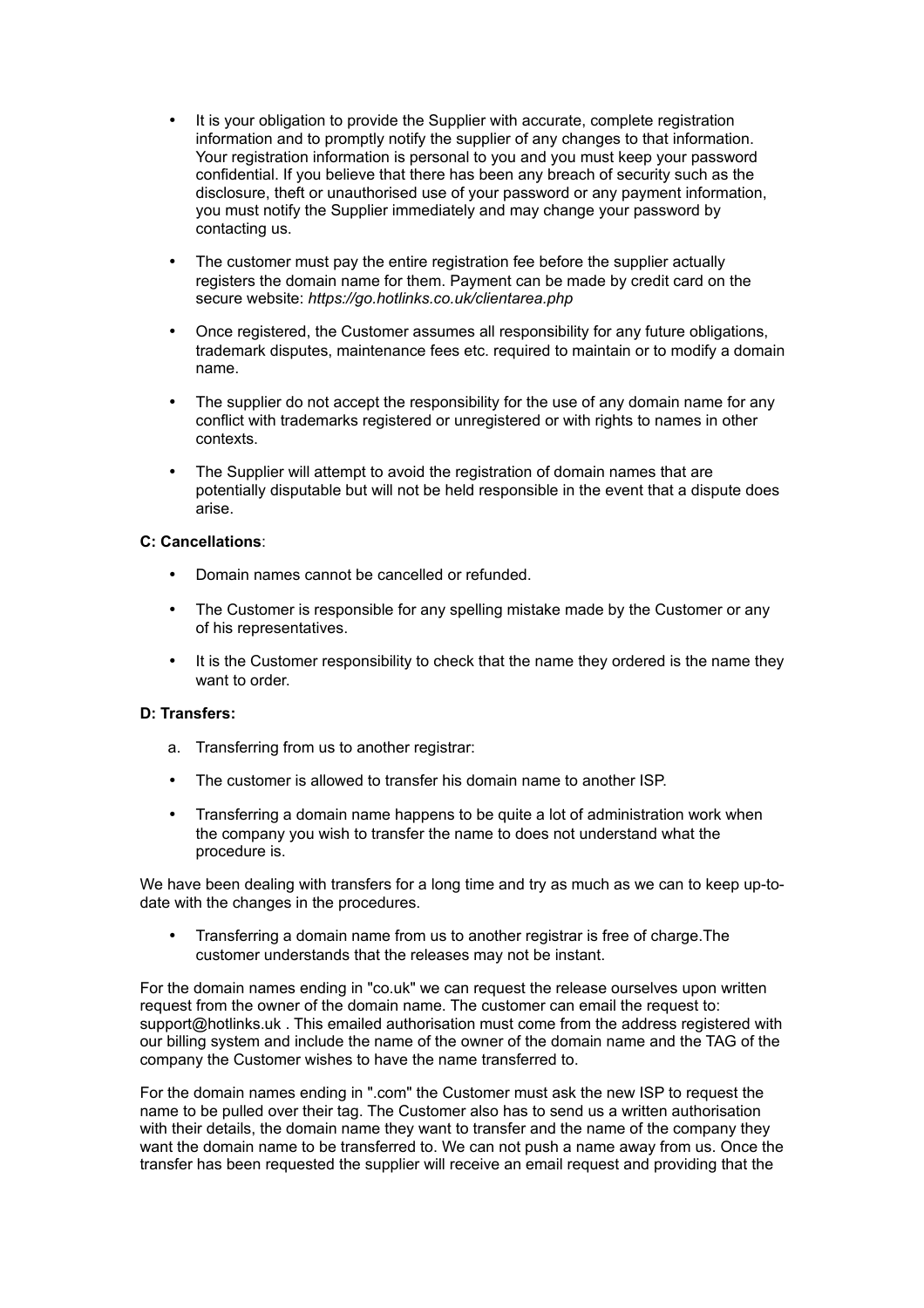original name registration fee and the £25 release fee has been paid for, and the authorisation received, the name will be released.

b) Transferring a domain name from another registrar to us:

- Taking on a domain name under our tag means the name will be registered for an additional year (unless it is a ".co.uk", ".ltd.uk" or ".org.uk") The customer agrees to pay the entire fee before the Supplier takes on the domain name. The customer agrees to provide the supplier with true and accurate contact details and to read and abide by the terms and conditions related to the use of Domainmaster Limited websites.
- The Supplier can not be held responsible for the delay in transferring the domain name.
- Payment can be made by credit card on the site: https://go.hotlinks.co.uk/clientarea.php

#### **E: Renewals**

Domain names are subject to renewals. If you wish to keep the name registered you will need to pay the fees accordingly before the name expires.

The supplier will send an email to the email address on record in the Supplier's billing system around 60 days before expiry and regularly after that until the name has expired. Once a name has expired it will be cancelled and deleted, available for others to register.

You can renew your name here: https://go.hotlinks.co.uk/clientarea.php

#### For .uk domain names: (From the Nominet website)

If a renewal request is not received within 30 days of expiry the domain name will be suspended. Seven days before suspension (Nominet) will send you a suspension warning. When the domain name is suspended (Nominet) will send you a suspension notice. Throughout this period it is still possible to renew your domain name.

When a domain name is suspended all services that use the domain name will stop working. This means that your web site at that domain name will not work and any email using the domain name will not be delivered.

After a 60 day suspension period the domain name will be put into a cancellation schedule. Cancellation occurs randomly at some point after entering the schedule. Once cancelled, the domain name will then be immediately available for re-registration by someone else. At any point during the suspension, (The supplier) can renew the domain name for you and the suspension will be lifted. One final reminder will be sent to you 83 days after the expiry date: this will be seven days before the domain name is scheduled for cancellation, so you will need to act quickly if you wish to renew it at this stage.

If you know that you no longer require your domain name you can ask your registrar to mark it as 'renewal not required'. This stops (Nominet) from sending you the renewal reminders.

The only fee to be paid is that of the domain name renewal as described here: https://go.hotlinks.co.uk/domainchecker.php

#### For all other domain names:

The Supplier will email the registrant name holder pre and post expiration notices. These notices will be sent 30 and 5 days prior to expiration and 3 days after expiration. If the domain name is renewed prior to expiration, these notices will not be sent out.

If a name has not been renewed by its expiry date it will be suspended, the name servers associated with the name will stop working, so will any services associated with the name.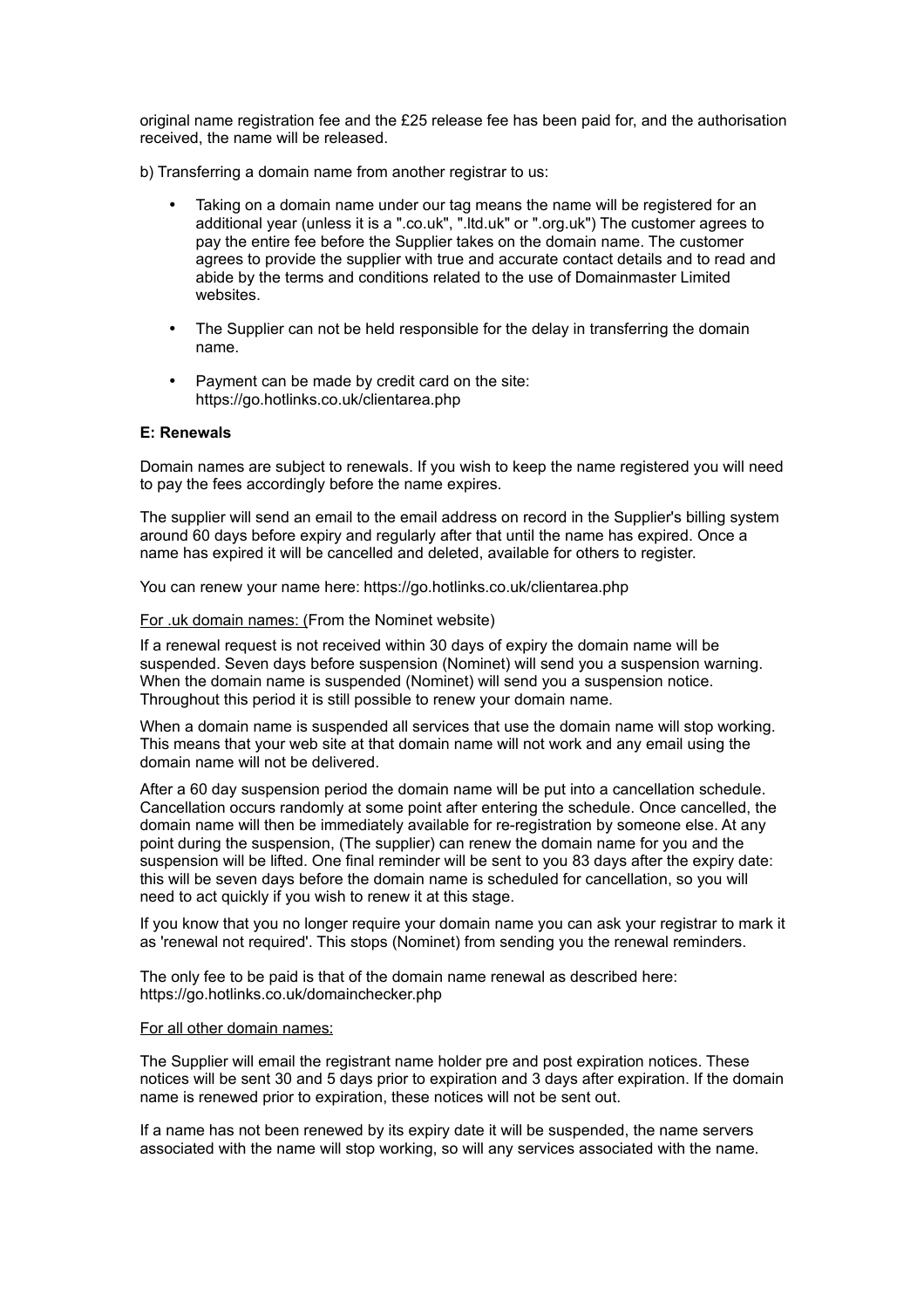30 days after the expiry date, the domain name will enter a 'Redemption period' where it will cost £150 to manually retrieve the name.

You can renew your name here: https://go.hotlinks.co.uk/clientarea.php

Please ensure that your contact details are kept up to date.

#### **F: Customer's obligations:**

a) Confidentiality

The customer and representatives warrant Domainmaster Limited trading under Hotlinks Internet Services [\(www.hotlinks.uk\)](http://www.hotlinks.co.uk/) that personal account info given by and for such subscribers is correct and accurate. This includes the subscriber's name, address, phone and fax number email address and any other form of contact details given by or for the customer and the customer's credit card's information.

In the event of violations Domainmaster Limited trading under Hotlinks Internet Services [\( www.hotlinks. u](http://www.hotlinks.co.uk/)k) reserves the right to suspend, disconnect or discontinue the service to the customer.

The Supplier will make all reasonable efforts to respect the privacy of any Customer's personal account information and personal email messages. The Supplier will disclose Customer's identity and communications if directed to do so by proper subpoena, court order, or other lawful authority.

b) Indemnity

The Customer agrees to defend, indemnify and hold the Supplier and its affiliates harmless from any and all liabilities, costs and expenses, including attorney's fees, related to or arising from any violation of these terms, or in connection with use of the web site, or the Internet, or the placement or transmission of any message or information on this web site, by Customer or customer's authorised uses.

#### c) Severance Clause

If any portion of this Agreement is held to be unenforceable or invalid, the unenforceable or invalid portion shall be construed in accordance with applicable law to the greatest extent possible to reflect the original intent of the parties, and the remainder of the provisions of this agreement shall remain in full force and effect.

## **1.2 Uniform Domain Name Dispute Resolution Policy**

#### **Uniform Domain Name Dispute Resolution Policy** (As Approved by ICANN on October 24, 1999)

**1. Purpose.** This Uniform Domain Name Dispute Resolution Policy (the "Policy") has been adopted by the Internet Corporation for Assigned Names and Numbers ("ICANN"), is incorporated by reference into your Registration Agreement, and sets forth the terms and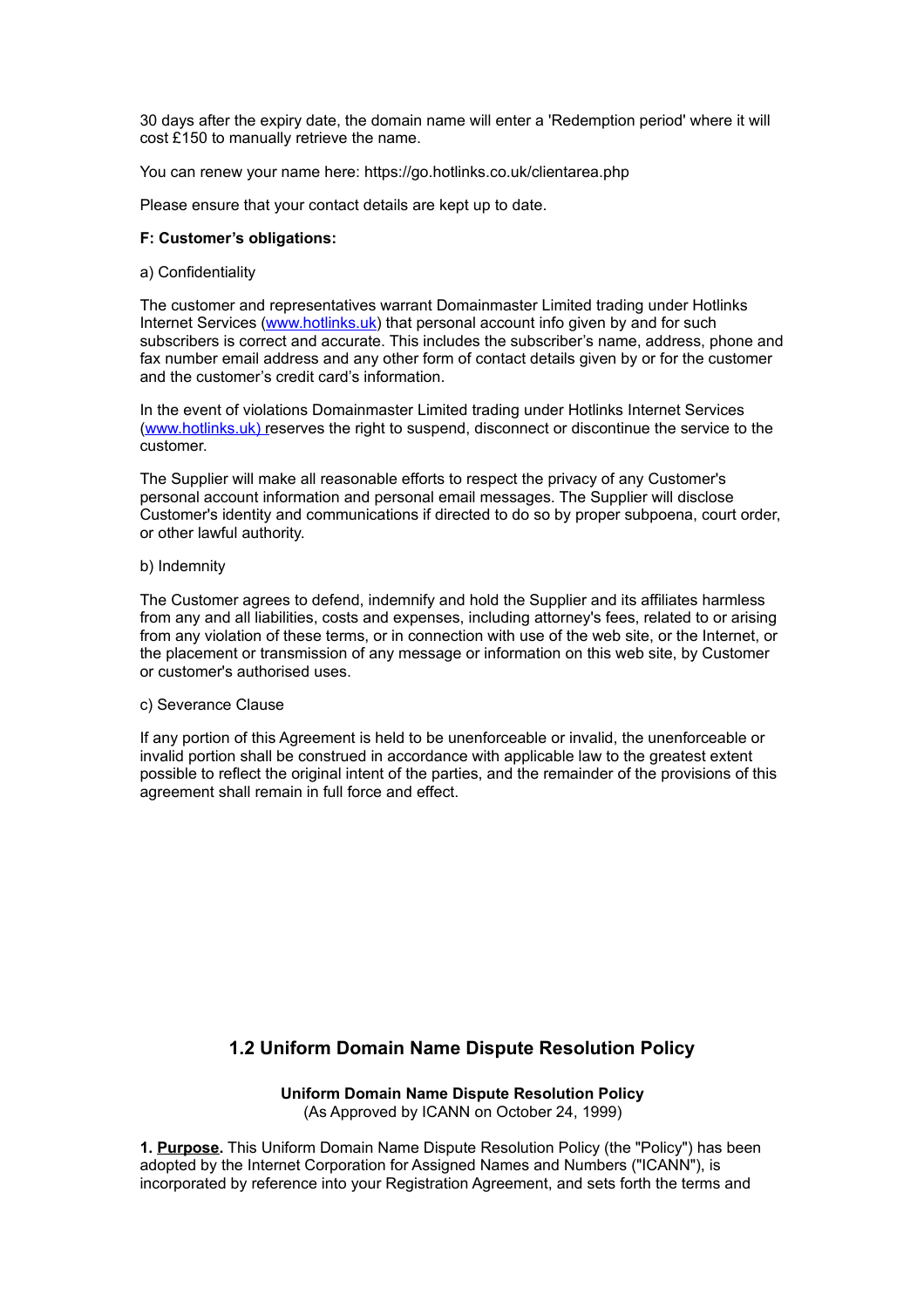<span id="page-6-4"></span>conditions in connection with a dispute between you and any party other than us (the registrar) over the registration and use of an Internet domain name registered by you. Proceedings under [Paragraph 4](#page-6-4) of this Policy will be conducted according to the Rules for Uniform Domain Name Dispute Resolution Policy (the "Rules of Procedure"), which are available at [www.icann.org/udrp/udrp-rules-24oct99.htm,](file:///Users/sylvaine/Desktop/Nominet TAG review/Companies Paperwork/DOMAINMASTER - HOTLINKS/misc/misc/udrp-rules-24oct99.htm) and the selected administrativedispute-resolution service provider's supplemental rules.

**2. Your Representations.** By applying to register a domain name, or by asking us to maintain or renew a domain name registration, you hereby represent and warrant to us that (a) the statements that you made in your Registration Agreement are complete and accurate; (b) to your knowledge, the registration of the domain name will not infringe upon or otherwise violate the rights of any third party; (c) you are not registering the domain name for an unlawful purpose; and (d) you will not knowingly use the domain name in violation of any applicable laws or regulations. It is your responsibility to determine whether your domain name registration infringes or violates someone else's rights.

**3. Cancellations, Transfers, and Changes.** We will cancel, transfer or otherwise make changes to domain name registrations under the following circumstances:

<span id="page-6-3"></span>a. subject to the provisions of [Paragraph 8,](#page-6-3) our receipt of written or appropriate electronic instructions from you or your authorized agent to take such action;

b. our receipt of an order from a court or arbitral tribunal, in each case of competent jurisdiction, requiring such action; and/or

<span id="page-6-2"></span><span id="page-6-1"></span>c. our receipt of a decision of an Administrative Panel requiring such action in any administrative proceeding to which you were a party and which was conducted under this Policy or a later version of this Policy adopted by ICANN. (See [Paragraph 4\(i\)](#page-6-2) and [\(k\)](#page-6-1) below.)

We may also cancel, transfer or otherwise make changes to a domain name registration in accordance with the terms of your Registration Agreement or other legal requirements.

#### **4. Mandatory Administrative Proceeding.**

This Paragraph sets forth the type of disputes for which you are required to submit to a mandatory administrative proceeding. These proceedings will be conducted before one of the administrative-dispute-resolution service providers listed at [www.icann.org/udrp/approved](file:///Users/sylvaine/Desktop/Nominet TAG review/Companies Paperwork/DOMAINMASTER - HOTLINKS/misc/misc/approved-providers.htm)[providers.htm](file:///Users/sylvaine/Desktop/Nominet TAG review/Companies Paperwork/DOMAINMASTER - HOTLINKS/misc/misc/approved-providers.htm) (each, a "Provider").

**a. Applicable Disputes.** You are required to submit to a mandatory administrative proceeding in the event that a third party (a "complainant") asserts to the applicable Provider, in compliance with the Rules of Procedure, that

(i) your domain name is identical or confusingly similar to a trademark or service mark in which the complainant has rights; and

(ii) you have no rights or legitimate interests in respect of the domain name; and

(iii) your domain name has been registered and is being used in bad faith.

In the administrative proceeding, the complainant must prove that each of these three elements are present.

<span id="page-6-0"></span>**b. Evidence of Registration and Use in Bad Faith.** For the purposes of [Paragraph](#page-6-0)  $4(a)$ (iii), the following circumstances, in particular but without limitation, if found by the Panel to be present, shall be evidence of the registration and use of a domain name in bad faith:

(i) circumstances indicating that you have registered or you have acquired the domain name primarily for the purpose of selling, renting, or otherwise transferring the domain name registration to the complainant who is the owner of the trademark or service mark or to a competitor of that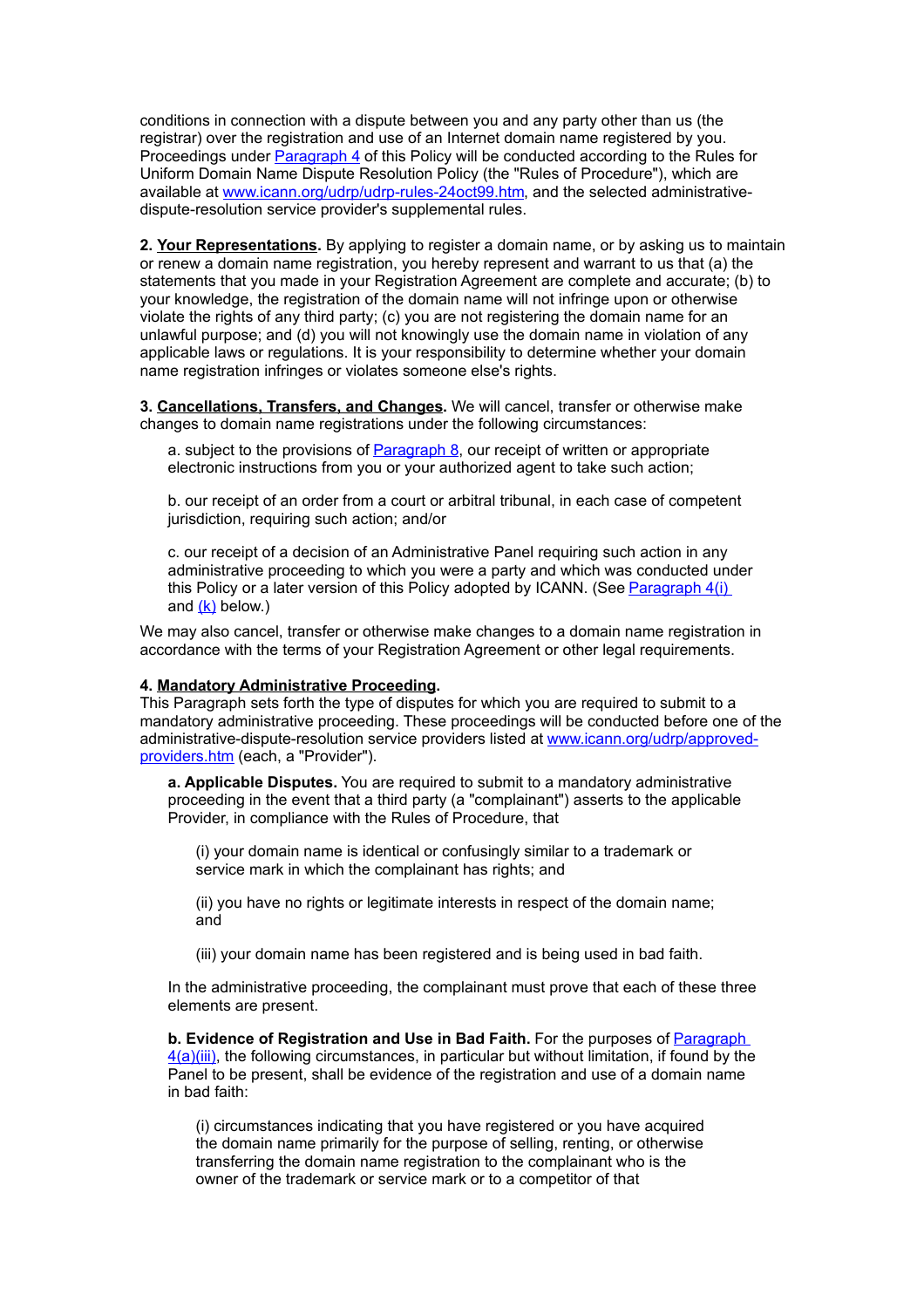complainant, for valuable consideration in excess of your documented out-ofpocket costs directly related to the domain name; or

(ii) you have registered the domain name in order to prevent the owner of the trademark or service mark from reflecting the mark in a corresponding domain name, provided that you have engaged in a pattern of such conduct; or

(iii) you have registered the domain name primarily for the purpose of disrupting the business of a competitor; or

(iv) by using the domain name, you have intentionally attempted to attract, for commercial gain, Internet users to your web site or other on-line location, by creating a likelihood of confusion with the complainant's mark as to the source, sponsorship, affiliation, or endorsement of your web site or location or of a product or service on your web site or location.

**c. How to Demonstrate Your Rights to and Legitimate Interests in the Domain Name in Responding to a Complaint.** When you receive a complaint, you should refer to [Paragraph 5](file:///Users/sylvaine/Desktop/Nominet TAG review/Companies Paperwork/DOMAINMASTER - HOTLINKS/misc/misc/udrp-rules-24oct99.htm#5) of the Rules of Procedure in determining how your response should be prepared. Any of the following circumstances, in particular but without limitation, if found by the Panel to be proved based on its evaluation of all evidence presented, shall demonstrate your rights or legitimate interests to the domain name for purposes of [Paragraph 4\(a\)\(ii\):](#page-7-1)

<span id="page-7-1"></span>(i) before any notice to you of the dispute, your use of, or demonstrable preparations to use, the domain name or a name corresponding to the domain name in connection with a bona fide offering of goods or services; or

(ii) you (as an individual, business, or other organization) have been commonly known by the domain name, even if you have acquired no trademark or service mark rights; or

(iii) you are making a legitimate noncommercial or fair use of the domain name, without intent for commercial gain to misleadingly divert consumers or to tarnish the trademark or service mark at issue.

**d. Selection of Provider.** The complainant shall select the Provider from among those approved by ICANN by submitting the complaint to that Provider. The selected Provider will administer the proceeding, except in cases of consolidation as described in [Paragraph 4\(f\).](#page-7-0)

<span id="page-7-0"></span>**e. Initiation of Proceeding and Process and Appointment of Administrative Panel.** The Rules of Procedure state the process for initiating and conducting a proceeding and for appointing the panel that will decide the dispute (the "Administrative Panel").

**f. Consolidation.** In the event of multiple disputes between you and a complainant, either you or the complainant may petition to consolidate the disputes before a single Administrative Panel. This petition shall be made to the first Administrative Panel appointed to hear a pending dispute between the parties. This Administrative Panel may consolidate before it any or all such disputes in its sole discretion, provided that the disputes being consolidated are governed by this Policy or a later version of this Policy adopted by ICANN.

**g. Fees.** All fees charged by a Provider in connection with any dispute before an Administrative Panel pursuant to this Policy shall be paid by the complainant, except in cases where you elect to expand the Administrative Panel from one to three panelists as provided in Paragraph  $5(b)(iv)$  of the Rules of Procedure, in which case all fees will be split evenly by you and the complainant.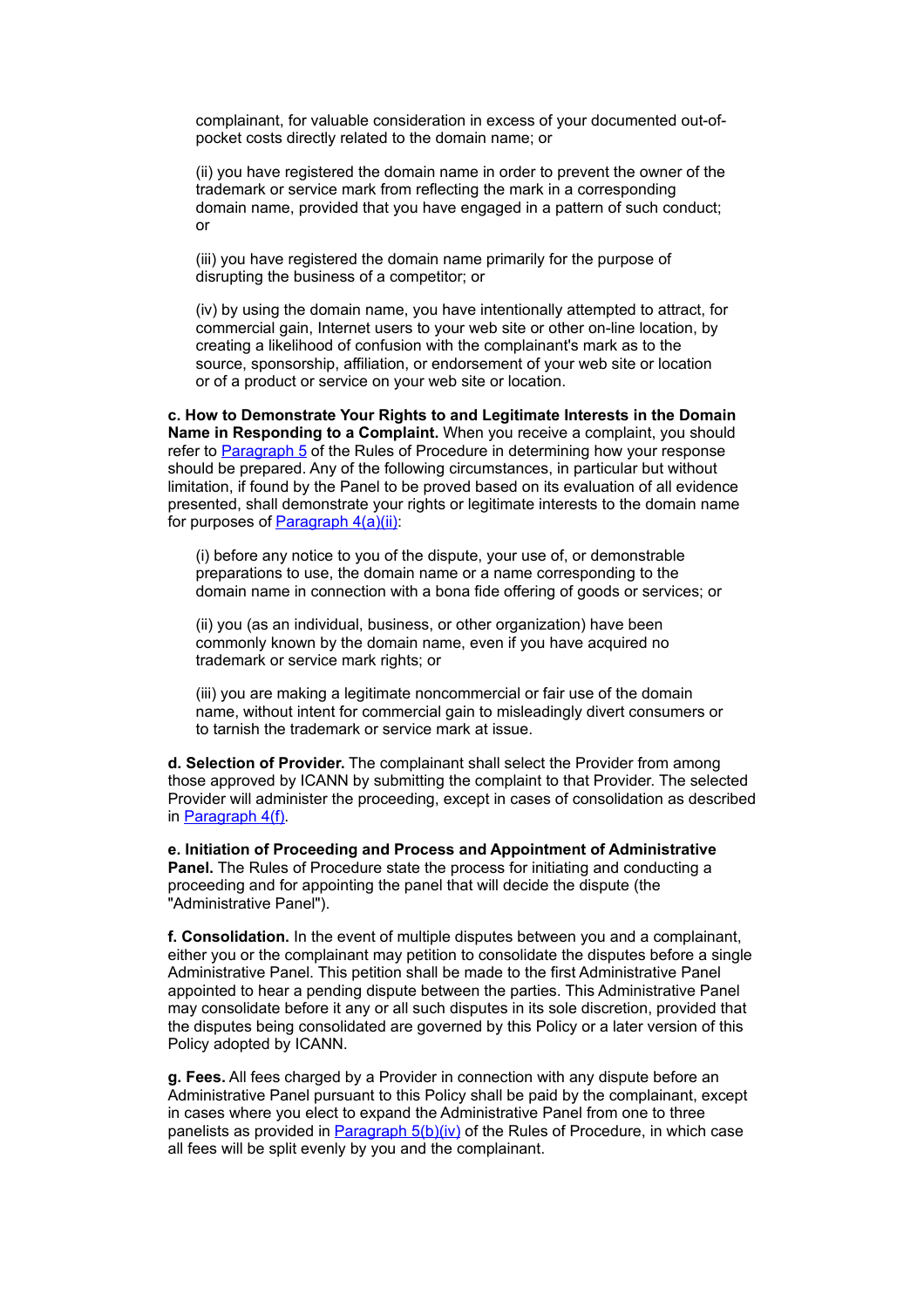**h. Our Involvement in Administrative Proceedings.** We do not, and will not, participate in the administration or conduct of any proceeding before an Administrative Panel. In addition, we will not be liable as a result of any decisions rendered by the Administrative Panel.

**i. Remedies.** The remedies available to a complainant pursuant to any proceeding before an Administrative Panel shall be limited to requiring the cancellation of your domain name or the transfer of your domain name registration to the complainant.

**j. Notification and Publication.** The Provider shall notify us of any decision made by an Administrative Panel with respect to a domain name you have registered with us. All decisions under this Policy will be published in full over the Internet, except when an Administrative Panel determines in an exceptional case to redact portions of its decision.

<span id="page-8-3"></span>**k. Availability of Court Proceedings.** The mandatory administrative proceeding requirements set forth in **Paragraph 4** shall not prevent either you or the complainant from submitting the dispute to a court of competent jurisdiction for independent resolution before such mandatory administrative proceeding is commenced or after such proceeding is concluded. If an Administrative Panel decides that your domain name registration should be canceled or transferred, we will wait ten (10) business days (as observed in the location of our principal office) after we are informed by the applicable Provider of the Administrative Panel's decision before implementing that decision. We will then implement the decision unless we have received from you during that ten (10) business day period official documentation (such as a copy of a complaint, file-stamped by the clerk of the court) that you have commenced a lawsuit against the complainant in a jurisdiction to which the complainant has submitted under [Paragraph 3\(b\)\(xiii\)](file:///Users/sylvaine/Desktop/Nominet TAG review/Companies Paperwork/DOMAINMASTER - HOTLINKS/misc/misc/udrp-rules-24oct99.htm#3bxiii) of the Rules of Procedure. (In general, that jurisdiction is either the location of our principal office or of your address as shown in our Whois database. See [Paragraphs 1](file:///Users/sylvaine/Desktop/Nominet TAG review/Companies Paperwork/DOMAINMASTER - HOTLINKS/misc/misc/udrp-rules-24oct99.htm#1MutualJurisdiction) and  $3(b)(xiii)$  of the Rules of Procedure for details.) If we receive such documentation within the ten (10) business day period, we will not implement the Administrative Panel's decision, and we will take no further action, until we receive (i) evidence satisfactory to us of a resolution between the parties; (ii) evidence satisfactory to us that your lawsuit has been dismissed or withdrawn; or (iii) a copy of an order from such court dismissing your lawsuit or ordering that you do not have the right to continue to use your domain name.

<span id="page-8-2"></span>**5. All Other Disputes and Litigation.** All other disputes between you and any party other than us regarding your domain name registration that are not brought pursuant to the mandatory administrative proceeding provisions of [Paragraph 4](#page-8-2) shall be resolved between you and such other party through any court, arbitration or other proceeding that may be available.

**6. Our Involvement in Disputes.** We will not participate in any way in any dispute between you and any party other than us regarding the registration and use of your domain name. You shall not name us as a party or otherwise include us in any such proceeding. In the event that we are named as a party in any such proceeding, we reserve the right to raise any and all defenses deemed appropriate, and to take any other action necessary to defend ourselves.

**7. Maintaining the Status Quo.** We will not cancel, transfer, activate, deactivate, or otherwise change the status of any domain name registration under this Policy except as provided in [Paragraph 3](#page-8-1) above.

## **8. Transfers During a Dispute.**

<span id="page-8-1"></span><span id="page-8-0"></span>**a. Transfers of a Domain Name to a New Holder.** You may not transfer your domain name registration to another holder (i) during a pending administrative proceeding brought pursuant to [Paragraph 4](#page-8-0) or for a period of fifteen (15) business days (as observed in the location of our principal place of business) after such proceeding is concluded; or (ii) during a pending court proceeding or arbitration commenced regarding your domain name unless the party to whom the domain name registration is being transferred agrees, in writing, to be bound by the decision of the court or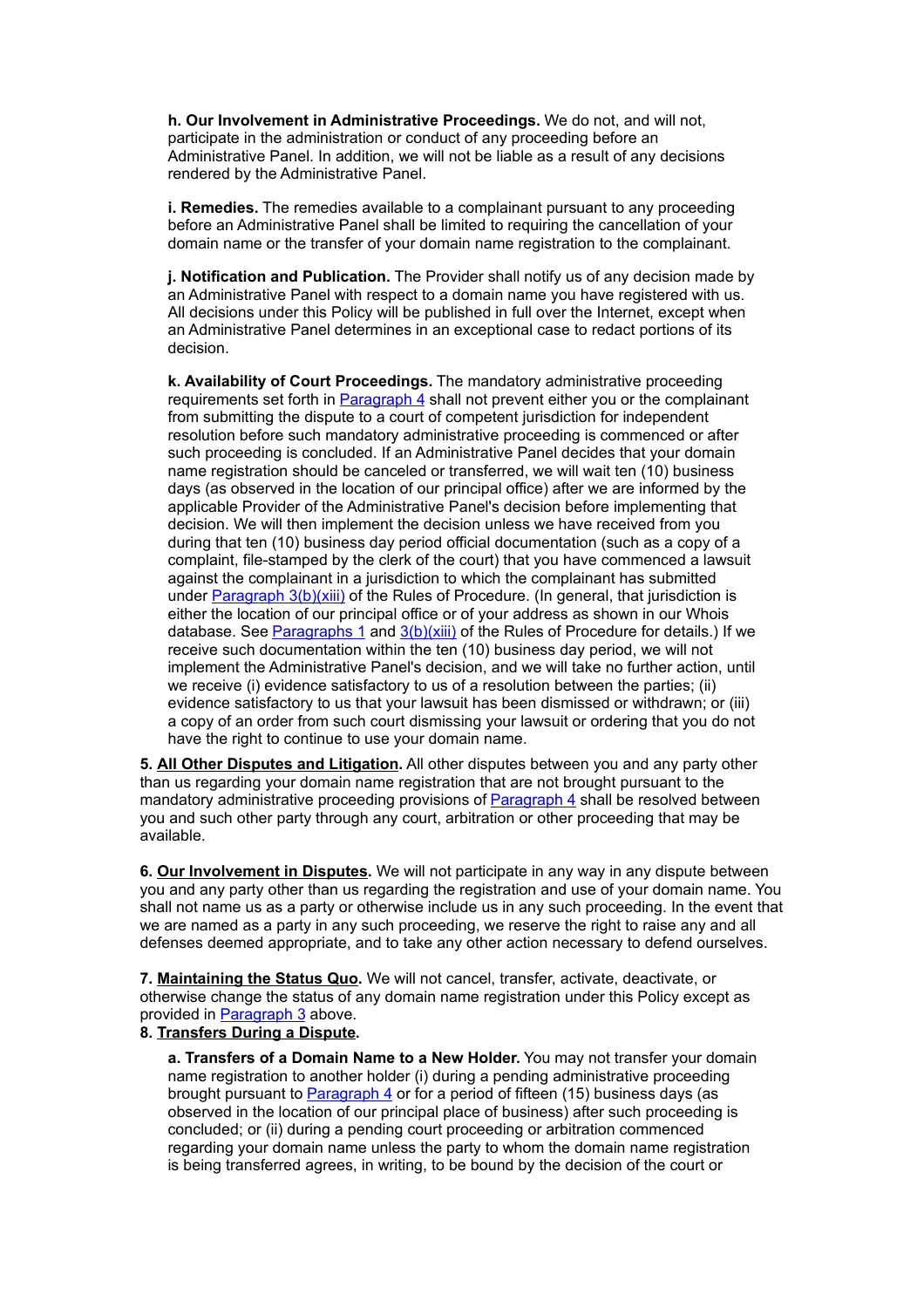arbitrator. We reserve the right to cancel any transfer of a domain name registration to another holder that is made in violation of this subparagraph.

<span id="page-9-0"></span>**b. Changing Registrars.** You may not transfer your domain name registration to another registrar during a pending administrative proceeding brought pursuant to [Paragraph 4](#page-9-0) or for a period of fifteen (15) business days (as observed in the location of our principal place of business) after such proceeding is concluded. You may transfer administration of your domain name registration to another registrar during a pending court action or arbitration, provided that the domain name you have registered with us shall continue to be subject to the proceedings commenced against you in accordance with the terms of this Policy. In the event that you transfer a domain name registration to us during the pendency of a court action or arbitration, such dispute shall remain subject to the domain name dispute policy of the registrar from which the domain name registration was transferred.

**9. Policy Modifications.** We reserve the right to modify this Policy at any time with the permission of ICANN. We will post our revised Policy at <URL> at least thirty (30) calendar days before it becomes effective. Unless this Policy has already been invoked by the submission of a complaint to a Provider, in which event the version of the Policy in effect at the time it was invoked will apply to you until the dispute is over, all such changes will be binding upon you with respect to any domain name registration dispute, whether the dispute arose before, on or after the effective date of our change. In the event that you object to a change in this Policy, your sole remedy is to cancel your domain name registration with us, provided that you will not be entitled to a refund of any fees you paid to us. The revised Policy will apply to you until you cancel your domain name registration.

## **2. Terms and conditions for WEBSITE HOSTING and internet related services**

## **2.1 Acceptable Use Policy:**

## **A: Definitions:**

The Customer: A person who offers to purchase a product advertised on the Supplier's website by completing and submitting the relevant forms on the Suppliers' websites.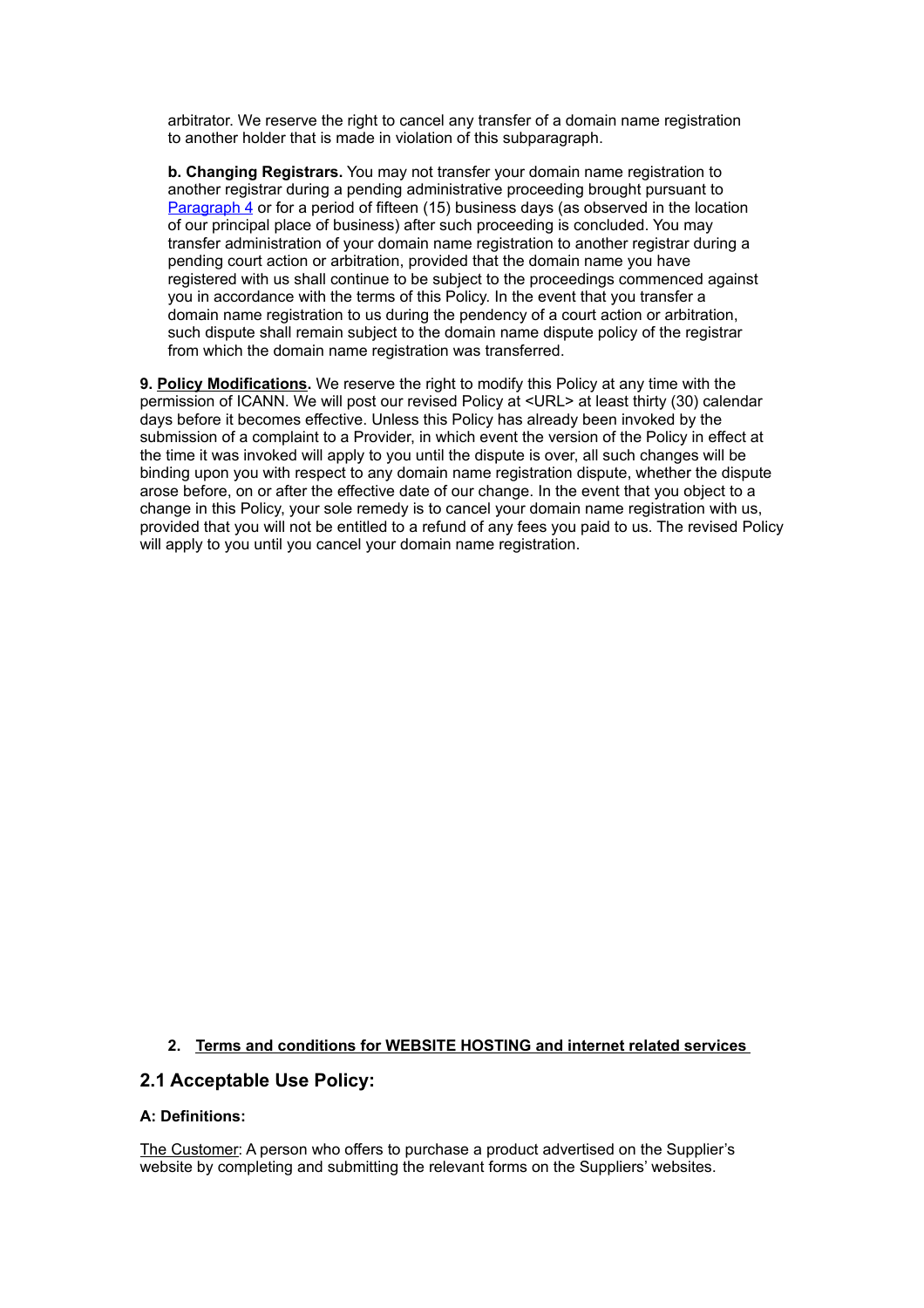Existing Customers might place orders over the phone at the Supplier's discretion.

In the case the order is placed over the phone, the customer acknowledges that these Terms and Conditions are also applicable.

The Supplier: Domainmaster Limited trading as "Hotlinks Internet Services" and "Hotlinks"

The Order: an irrevocable offer by a customer to buy a product made when the customer completes the order form and submits it on the Supplier's sites.

The service: The Service includes but is not limited to bronze account, silver account, gold account. Static IP dialup, networked dialup, extra pop boxes, extra bandwidth, DNS change, Tag changes. ETRN account, leased lines, ADSL, DSL and server co-location.

The Content: Information and data posted to the customer's website (including but not limited to, information, data, text, software, music, sound, photographs, graphics, video, messages or other materials) whether publicly posted or privately transmitted,

#### **B: Description of service:**

The Service includes but is not limited to bronze account, silver account, gold account, Static IP dialup, networked dialup, extra pop boxes, extra bandwidth, DNS change, Tag changes. ETRN account, leased lines, ADSL, DSL and server co-location.

#### **C: General conduct:**

The Internet is a complex network of networks, which will only function correctly thanks to common sense and generally accepted standards.

The Customer agrees to the following clauses and code of conduct.

- 1. The customer will receive a username and password to access the service when the Customer places an order. It is the customer's responsibility to keep the username and password safe.
- 2. The Customer must not use the Internet connection for any illegal purposes.

On our Network, Pornography, Politics, Spamming and usage of MP3 are not allowed and will be sanctioned.

- 3. The Customer must not send packets onto the Internet which have forged addresses or which are deliberately constructed so as to adversely affect remote machines.
- 4. The customer's machine or network must not be configured in such a way that others can exploit it to disrupt the Internet.
- 5. The customer ensure that the Customer does not further the sending of unsolicited bulk email or any other form of email "abuse". This applies to both material which originates on the customer's system and also third party material which passes through it.
- 6. The Supplier is not liable for any problem (including but not limited to legal actions) or action taken due to the violation of the above clauses.
- 7. Any decision the Supplier makes in relation to its services will be final on all matters.

## **D: Acceptance of terms:**

- a) Termination of accounts must be in writing. See termination clause for more details.
- b) The Supplier will not refund the service.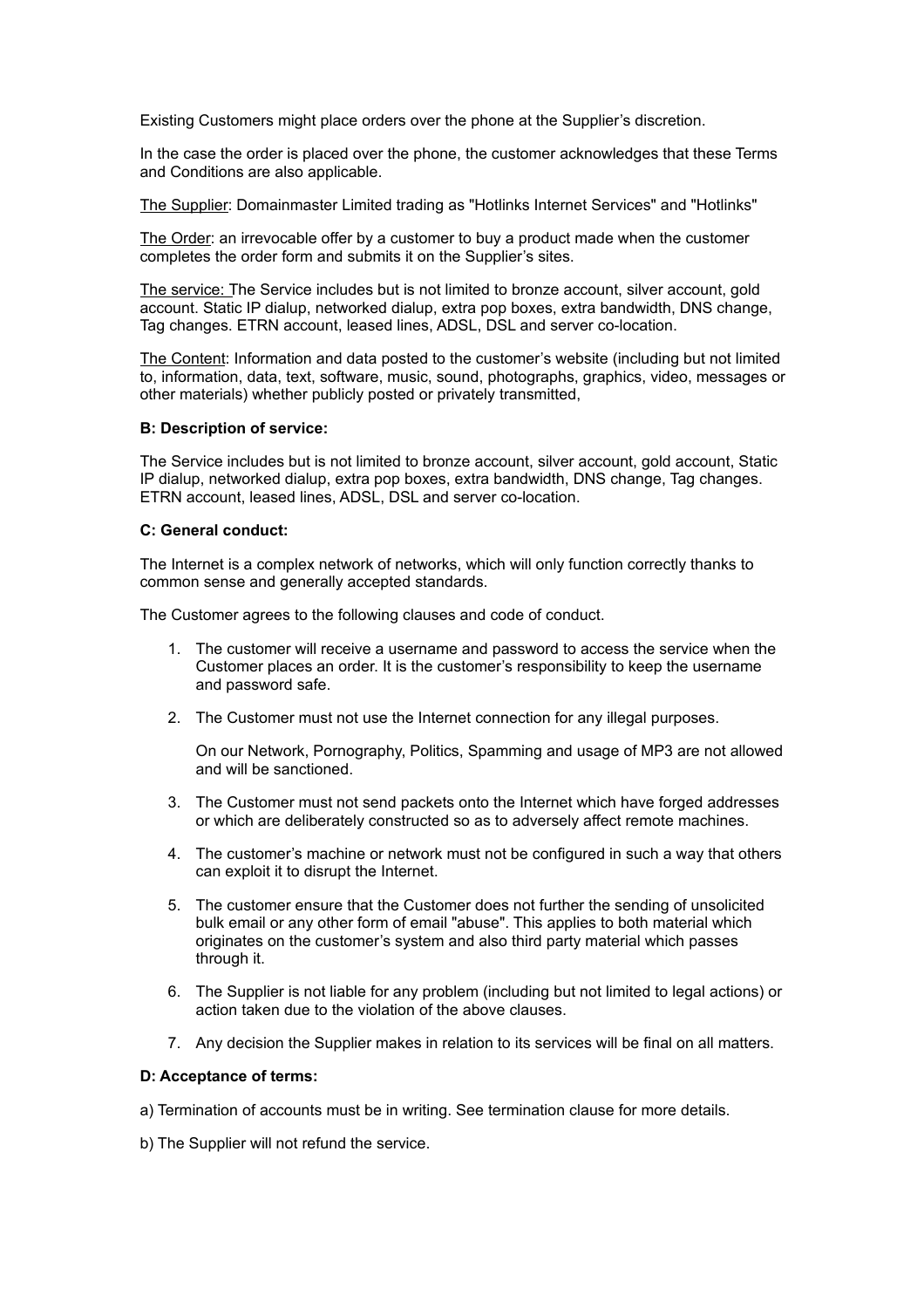c) The customer agrees to remain entirely liable for all activities conducted through the customer's account. The customer may permit a member of their immediate household to use the customer's account subject to the account holder's supervision and with assumption of all resulting liabilities.

d) The customer agrees to not attempt to gain unauthorised access to or tamper with any part of the Supplier's network or accounts on the Supplier's network, as well as other networks or accounts on other networks.

e) The customer agrees to not use The Supplier's network for the purpose of harassing or threatening other people.

f) The customer agrees to not consume excessive network resources, including but not limited to, disk space, RAM, or processor time.

g) The customer agrees that The Supplier reserves the right to prevent other Internet users from accessing its network, either in part or in whole, for any reason

If any provision of these Terms and Conditions are held by a court of competent jurisdiction to be contrary to law, the remaining provisions of these Terms and Conditions will remain in full force and effect.

## **E: Customer Responsibility:**

The Customer is responsible for all activity originating from the account unless proven to be a victim of outside hacking or address forgery. The Customer is responsible for securing their username/password. The Customer assumes responsibility for all material on their site that may be put on by a third party (such as the usage of Free For All links pages). Use of the Supplier's service requires a certain level of knowledge in the use of Internet languages, protocols, and software. This level of knowledge varies depending on the anticipated use and desired content of the web space by the Customer. The following examples are offered: Web Publishing: requires knowledge of HTML, properly locating and linking documents, FTPing Web contents, Graphics, text, sound, image mapping, etc. FrontPage web publishing: knowledge of the FrontPage tools as well as Telnet and FTP understanding and capability. CGI-Scripts: requires knowledge of the UNIX environment, TAR & GUNZIP commands, Perl, CShell scripts, permissions, etc. Mail: a use of mail Customers to receive and send mail, etc. The Customer agrees that he or she has the necessary knowledge to create and maintain their web space. Client agrees that it is not the responsibility of the Supplier to provide this knowledge or support outside matter specific to the Supplier's servers.

## **F: Backups:**

Full backups are made weekly. No guarantees are made of any kind, either expressed or implied, as to the integrity of these backups. Backups are made for server restoration purposes only. It is the Customers' responsibility to maintain local copies of their web content and information. If data loss occurs due to negligence of Customer in securing their account or by an action of the Customer, the Supplier will attempt to recover the data from the most recent archive for a £50.00 fee. A backup of the server is done every 24 hours however the Customer must have and keep updated a backup of his website or any other material posted uploaded or transmitted on the network.

The Supplier can not be held responsible for the loss of the Customer's website

## **G: Content:**

The customer understands that The Supplier will not be held responsible for any Content (including but not limited to, information, data, text, software, music, sound, photographs, graphics, video, messages or other materials) whether publicly posted or privately transmitted.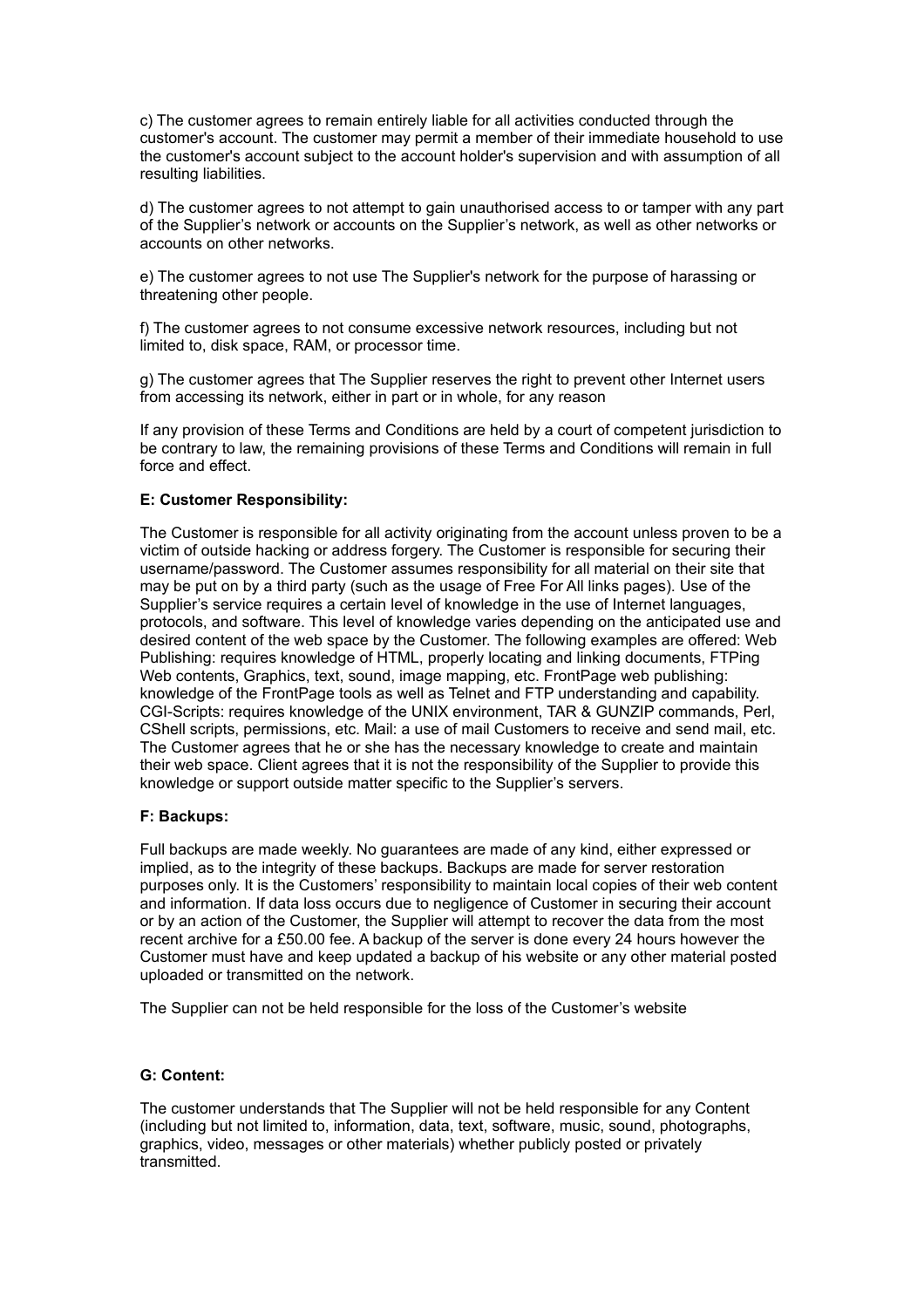The Content as described above is the sole responsibility of the person from which such Content originated. This means that the Customer, not the Supplier is entirely responsible for all Content that the customer uploads, posts, emails or otherwise transmits via the Service.

## **H: Termination:**

a) Either the Customer or the Supplier may terminate service at any time. The Customer's only right and sole remedy with respect to any dissatisfaction with any of the Supplier's policies or practices, fees, billing methods, etc. is terminating service. The Customer may terminate service in writing sent by post or by email to support@hotlinks.uk (the written notice must include name of the Customer, domain name and service concerned as well as username and password. Such notice of termination be delivered and acknowledged as received by the Supplier, termination will be effective within 48 hours. In the event that the customer's account is terminated or cancelled, NO REFUND OF ANY FEES, including the monthly service fee, will be granted and/or credited to Client's account(s).

b) THE PURCHASE OF ANY OF THE SUPPLIER'S SERVICES BY THE CUSTOMER IS MADE AFTER CLIENT ACCEPTS THE TERMS SET FORTH HEREIN BY ENTERING THEIR DETAILS AND SUBMITTING THEIR ORDER FORM OR ORDERING OVER THE PHONE IN CASE OF EXISTING CUSTOMERS. THIS AGREEMENT SHALL BE GOVERNED BY ENGLISH LAW AND ANY DISAGREEMENTS BETWEEN THE CUSTOMER AND THE SUPPLIER WILL BE RESOLVED IN THE ENGLISH JURISDICTION. This Agreement represents the complete, final, and integrated agreement between The Supplier and the Customer concerning the customer's purchase of the supplier's service.

The supplier reserves the right to change the Acceptable Use Policy without prior notice or warning. Non-enforcement of any part of the Acceptable Use Policy does not constitute consent.

## **I: Indemnity:**

## **a. Limitation of Liability.**

The Supplier shall not be responsible for any claimed damages, including incidental and consequential damages, which may arise from The Supplier's servers going off-line or being unavailable for any reason. Further, The Supplier shall not be responsible for any claimed damages, including incidental or consequential damages, resulting from the corruption or deletion of any web site from one of The Supplier's servers. All damages shall be limited to the immediate termination of service.

The Supplier, its employees and affiliates shall not be liable to the Customer or any other person under any legal theory, tort, contract or otherwise for any indirect, special, incidental or consequential damages of any character including without limitation damages for loss of goodwill, work stoppage, computer or web site failure or malfunction, or any other commercial damages or losses related to any products or services Client's URL promotes, sells, or endorses.

The Supplier shall be the sole arbiter of what is and is not a violation of these acceptable use policies. The Supplier reserves the right to terminate an account at any time and for any reason that causes harm to any of the supplier's customer's web sites and its own ones. The Supplier reserves the right to delete all content and files upon termination. The Supplier reserves the right to withhold any pre-paid funds for any site removed for violations of these policies. The Supplier reserves the right to refuse, cancel, or suspend service at our sole discretion.

## **J: Resale Policy:**

The customer will only benefit of the reseller's prices at the Supplier's discretion upon written request from the Customer. To benefit from the reseller's prices, the Customer must have ordered a number of services from the Supplier and records have to show that payments were made up to date. The number of services ordered to qualify as a reseller is decided at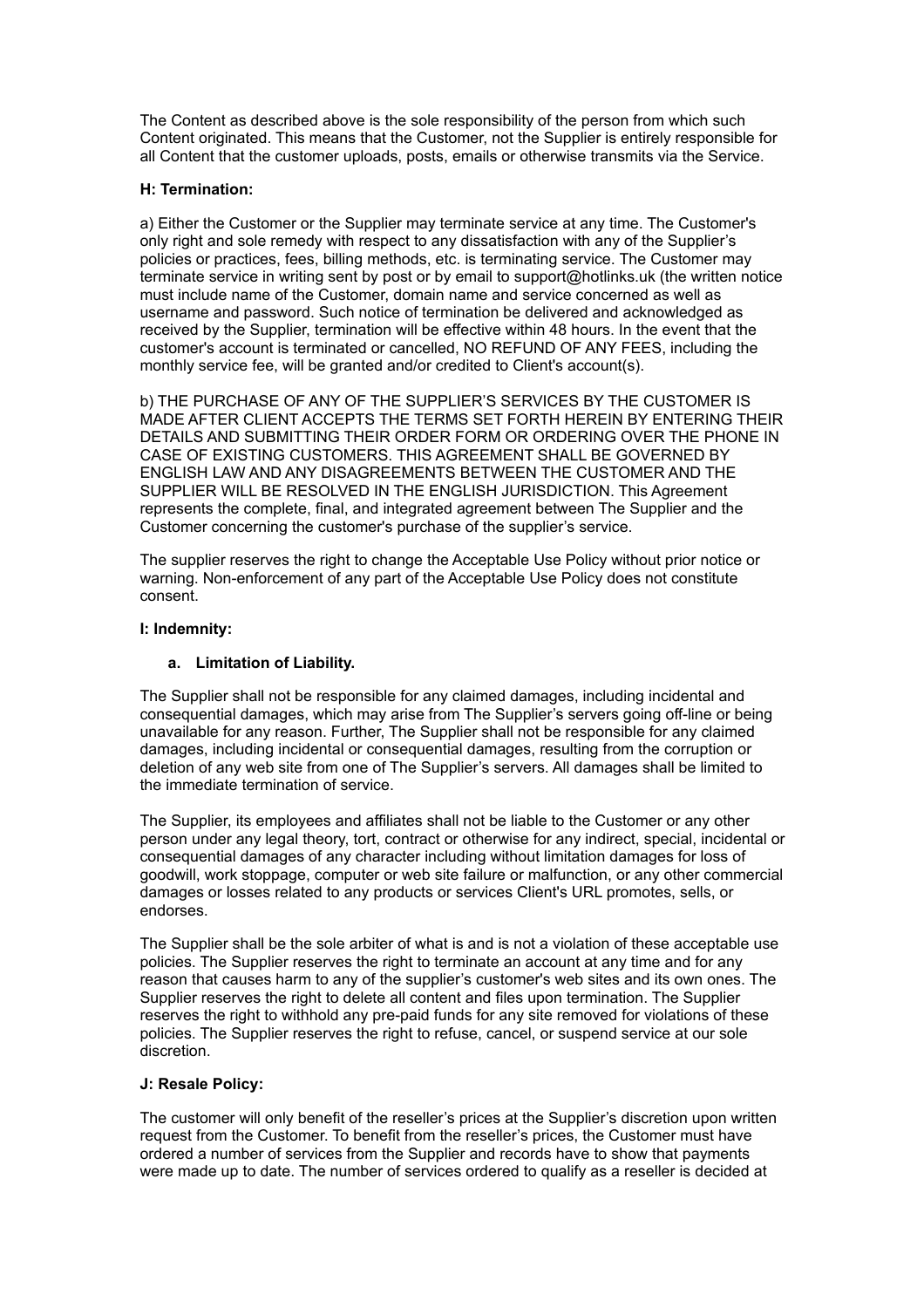the Supplier's discretion. The supplier reserves the right to terminate to reseller's scheme at any time without any reason.

## **K: Modifications to the service:**

The Service can be upgraded subject to additional charges. The upgrade or modification has to be requested in writing by email to support@hotlinks.uk

The request must include the Customer's name and the Service that needs to be upgraded and precisely what the Customer want to upgrade and all the details required.

It is advised that the Customer calls the technical support team on 44(0)207 127 9800 to find out exactly what they need and how much they will be invoiced for.

The Service is payable in advance.

It is the Customer's responsibility to check that the Customer is ordering the right service.

The Service will not be refunded.

## **2.2 Disclaimer:**

A) DISCLAIMER OF WARRANTIES

YOU EXPRESSLY UNDERSTAND AND AGREE THAT:

- a. YOUR USE OF THE SERVICE IS AT YOUR SOLE RISK. THE SERVICE IS PROVIDED ON AN "AS IS" AND "AS AVAILABLE" BASIS. DOMAINMASTER LIMITED TRADING UNDER HOTLINKS INTERNET SERVICES AND THE REGISTRY EXPRESSLY DISCLAIMS ALL WARRANTIES OF ANY KIND, WHETHER EXPRESS OR IMPLIED, INCLUDING, BUT NOT LIMITED TO THE IMPLIED WARRANTIES OF MERCHANTABILITY, FITNESS FOR A PARTICULAR PURPOSE AND NON-INFRINGEMENT.
- b. DOMAINMASTER LIMITED TRADING UNDER HOTLINKS MAKES NO WARRANTY THAT (i) THE SERVICE WILL MEET YOUR REQUIREMENTS, (ii) THE SERVICE WILL BE UNINTERRUPTED, TIMELY, SECURE, OR ERROR-FREE, (iii) THE RESULTS THAT MAY BE OBTAINED FROM THE USE OF THE SERVICE WILL BE ACCURATE OR RELIABLE, (iv) THE QUALITY OF ANY PRODUCTS, SERVICES, INFORMATION, OR OTHER MATERIAL PURCHASED OR OBTAINED BY YOU THROUGH THE SERVICE WILL MEET YOUR EXPECTATIONS, AND (V) ANY ERRORS IN THE SOFTWARE WILL BE CORRECTED.
- c. ANY MATERIAL DOWNLOADED OR OTHERWISE OBTAINED THROUGH THE USE OF THE SERVICE IS DONE AT YOUR OWN DISCRETION AND RISK AND THAT YOU WILL BE SOLELY RESPONSIBLE FOR ANY DAMAGE TO YOUR COMPUTER SYSTEM OR LOSS OF DATA THAT RESULTS FROM THE DOWNLOAD OF ANY SUCH MATERIAL.
- d. NO ADVICE OR INFORMATION, WHETHER ORAL OR WRITTEN, OBTAINED BY YOU FROM DOMAINMASTER LIMITED TRADING AS HOTKLINKS INTERNET SERVICES OR THROUGH OR FROM THE SERVICE SHALL CREATE ANY WARRANTY NOT EXPRESSLY STATED IN THE TOS.

#### B) LIMITATION OF LIABILITY

YOU EXPRESSLY UNDERSTAND AND AGREE THAT DOMAINMASTER LIMITED TRADING AS HOTLINKS INTERNET SERVICES AND THE REGISRTY SHALL NOT BE LIABLE FOR ANY DIRECT, INDIRECT, INCIDENTAL, SPECIAL, CONSEQUENTIAL OR